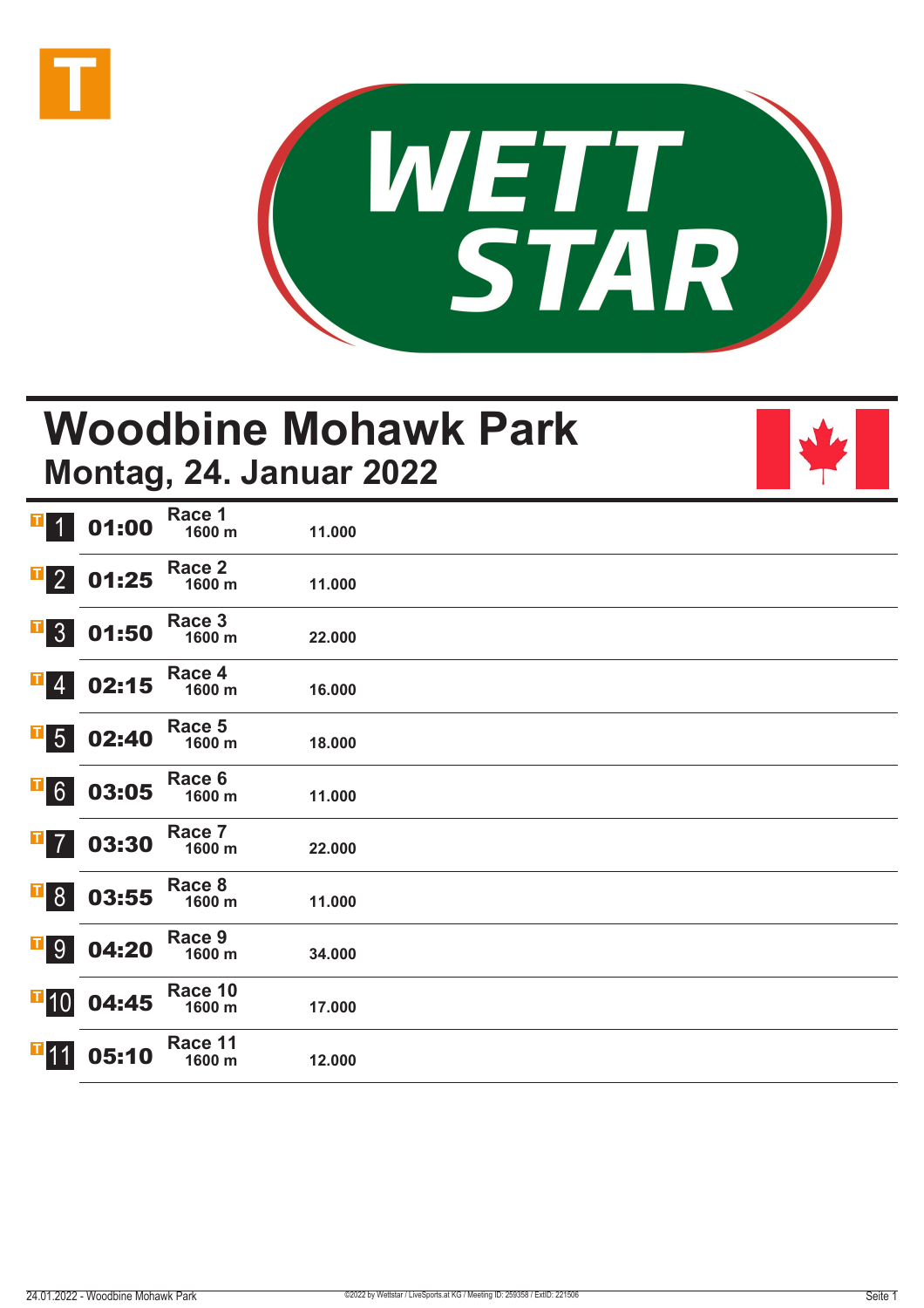| 24.01.2022 - Woodbine Mohawk Park |                |                           |    | Rennen#11          |    |                    |    |                     | Seite 2 |  |
|-----------------------------------|----------------|---------------------------|----|--------------------|----|--------------------|----|---------------------|---------|--|
| <b>WANN STARTET IHR PFERD</b>     |                |                           |    |                    |    |                    |    |                     |         |  |
| All Wrapped Up                    | 5              | Elroy Shiner              |    | Lyons Image        | 11 | On The Ropes       | 5  | Shadow Me Themoney  | 6       |  |
| Andy Over                         |                | Emptythetill              |    | Mach Lee           |    | Oney Hall          | 9  | Siddhartha          |         |  |
| Ateyatefngerslouie                |                | Evasive Card Shark        |    | Machalko           |    | Only For Justice   |    | Sights On You       |         |  |
| <b>Aworldly Goodtimes</b>         |                | Fear The Shadow           | 10 | Major Hill         | 11 | P L Phoenix        |    | Spartan General     |         |  |
| Azure Beach                       |                | Final Claim               |    | Mayhem Like Me     | 11 | Perfetto           |    | <b>Sport Secret</b> | 10      |  |
| <b>Barrys Shelby</b>              |                | Flash Tothe Finish        | 10 | Memo               |    | Phoenix            |    | Stolen Art          |         |  |
| Belechick                         |                | Fly Beyond                |    | Mission Three      |    | Pikachu Hanover    |    | Sucretariat         |         |  |
| Bettor Way To Rock                |                | Free Willy Hanover        |    | Mister Of All      |    | Powerful Spirit    |    | Suemacks Angel      | 10      |  |
| Boots N Brian                     |                | Fuzzywuzzywasabear        | 6  | Moonwatcher        |    | Print Media        |    | Sunny Bo            |         |  |
| Cache Creek                       |                | <b>Highland Sunseeker</b> |    | Mr Contestant      |    | Racemup            | 11 | Take The Deal       |         |  |
| Catch My Contrail                 |                | Hp Royal Theo             |    | Muscle Fashion     |    | Reagan Blue Chip   |    | The Amazingsando    | 10      |  |
| Cheapskate Hanover                |                | Hp Running Mass           |    | Nates Bucky        | 6  | Refi               | 5  | The Fixer           |         |  |
| Dark Moves                        | 10             | Isitfridayyet             |    | Never Mind N       |    | Rockinmydream      |    | Thundering Jim      |         |  |
| Dashiki                           |                | Itstimetogohome           |    | Noneyabizzness     | 11 | Rough Trade        |    | Ti Thunder          |         |  |
| Dellas Boy                        |                | Kameran Hanover           |    | Notetoself Hanover |    | Rowlen             |    | Truffles Too        |         |  |
| Derf Hanover                      |                | Larjon Lucky              |    | Oakrock Eldorado   | 8  | Royale Big Guy     |    | Urntrouble Hanover  |         |  |
| Dream Nation                      |                | Let Me See                |    | Okeanos            |    | Santanna Tony      | 8  | Whatawaytogo        | 10      |  |
| Durham Town                       |                | Life Is A Feast           |    | Old Buck           |    | Saulsbrook Genesis | 10 | <b>White Tiger</b>  |         |  |
| Eataams Sportsbaby                | $\overline{2}$ | Locatelli                 |    | On Cruise Control  | 2  | Seymour Little     | 8  | Zig Zag             |         |  |
|                                   |                |                           |    |                    |    |                    |    |                     |         |  |
|                                   |                |                           |    |                    |    |                    |    |                     |         |  |
| WANN STARTET IHR JOCKEY / FAHRER  |                |                           |    |                    |    |                    |    |                     |         |  |

## **WANN STARTET IHR JOCKEY / FAHR**

| Aaron Byron<br>Chris Christoforou<br>Douglas Mcnair<br>Jody Jamieson<br>Paul Macdonell<br>Roger Mayotte<br>Steven Hudon | 5.9.11<br>3,4,5,7,8,9,10,11<br>1,2,5,6,7,8,10,11 | Anthony Haughan<br>Dagfin Henriksen<br>Ed Henslev<br>Louis-Philippe Roy<br>Paul Mackenzie<br>Rvan Desroche<br>Sylvain Filion | 1,3,4,5,6,8,10,11<br>2.6<br>1,2,3,4,5,6,7,8,9,10,11 | Austin Sorrie<br>Dan Megens<br>James Macdonald<br>Mario Baillargeon<br>Phillippe Hudon<br>Scott Young<br>Sylvain Lacaille | 1,2,4,9,10,11<br>1,2,3,4,5,6,7,8,9,10,11<br>3,5,7<br>2,6,7,8,10,11<br>3.9 |
|-------------------------------------------------------------------------------------------------------------------------|--------------------------------------------------|------------------------------------------------------------------------------------------------------------------------------|-----------------------------------------------------|---------------------------------------------------------------------------------------------------------------------------|---------------------------------------------------------------------------|
| Travis Cullen                                                                                                           | 1,2,3,4,5,8,11                                   | Trevor Henrv                                                                                                                 | 1,2,3,4,5,6,7,8,9,11                                |                                                                                                                           |                                                                           |

## **WANN STARTET IHR TRAINER...**

| Andrea Leon<br><b>Brett Lester</b><br>Courtney Bishop<br>Darryl Laver<br><b>Gerard Demers</b><br>Harry Poulton<br>Jay Cochlin<br>Kenneth Switzer<br>Louie Eftimiadis<br><b>Matthew Dupuis</b><br>Patrick Dillon<br>R Squires<br>Roger Mayotte<br>Stephane Larocque<br><b>Terry Gallant</b><br><b>William Rosene</b> | 1, 8, 11<br>6,8<br>.2<br>2.7.11<br>2,6,8 | Ashleigh Hensley<br>Brian Lee<br>Dagfin Henriksen<br>David Frev<br>Guy Gagnon<br>Jacques Dupont<br>Jeremy Brewer<br>Kim Biekx<br>Luc Lover<br>Matthew Mcdonald<br>Paul Mackenzie<br>Richard Moreau<br>Ronald Macdonald<br>Stephen Gassien<br><b>Victor Puddy</b> | 5<br>1,6<br>6,10<br>11<br>10<br>1,3,5,7,10<br>10<br>6<br>6,11 | Barry Bird<br>Camilla Christoforou<br>Dan Megens<br>David Menary<br>Harold Wilson<br>James Dean<br>John Bax<br>Kim Smith<br>Mandy Archer<br>Meg Crone<br>Phillippe Hudon<br><b>Robert Fellows</b><br>Roy Jeffries<br>Steven Hudon<br>William Budd | 5,9<br>1,4,5 | Benoit Baillargeon<br>Carmen Auciello<br>Dany Fontaine<br>Duane Marfisi<br>Harry Martin<br>Jason Mcginnis<br>Katie Miller<br>Lindsey Kerr<br>Mark Mckinnon<br>Mitchell Tierney<br>R Mcnair<br>Robert Mcintosh<br>Shayne Barrington<br>Stewart Mcqueen<br><b>William Cass</b> | 3,5,7<br>5,7,10,11<br>10<br>9,10<br>8,11<br>1,2,8<br>10 |
|---------------------------------------------------------------------------------------------------------------------------------------------------------------------------------------------------------------------------------------------------------------------------------------------------------------------|------------------------------------------|------------------------------------------------------------------------------------------------------------------------------------------------------------------------------------------------------------------------------------------------------------------|---------------------------------------------------------------|---------------------------------------------------------------------------------------------------------------------------------------------------------------------------------------------------------------------------------------------------|--------------|------------------------------------------------------------------------------------------------------------------------------------------------------------------------------------------------------------------------------------------------------------------------------|---------------------------------------------------------|
|---------------------------------------------------------------------------------------------------------------------------------------------------------------------------------------------------------------------------------------------------------------------------------------------------------------------|------------------------------------------|------------------------------------------------------------------------------------------------------------------------------------------------------------------------------------------------------------------------------------------------------------------|---------------------------------------------------------------|---------------------------------------------------------------------------------------------------------------------------------------------------------------------------------------------------------------------------------------------------|--------------|------------------------------------------------------------------------------------------------------------------------------------------------------------------------------------------------------------------------------------------------------------------------------|---------------------------------------------------------|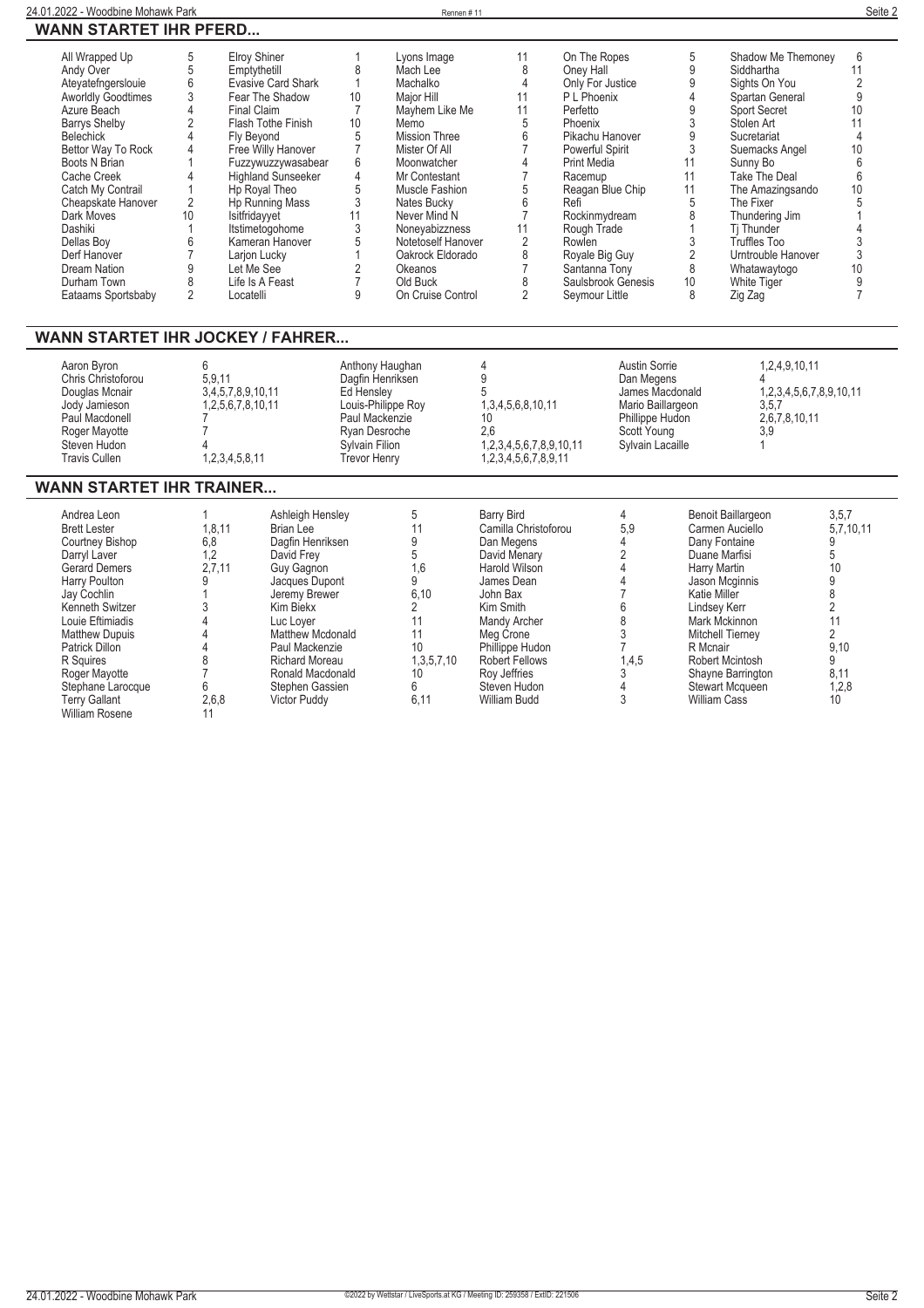**1600 m 11.000**  **Race 1**

| 01:00 |  |
|-------|--|

**Rennpreis: 11.000 POP-UP EVENT - 2ND LEG - CLAIMING \$8,500. PLUS|ALLOWANCES. TOP 10 AFTER 2 LEGS ELIGIBLE FOR FINAL. HORSES|MUST RE-ENTER FOR LEG 2.** 

| 1600                            |                                                                                                                                               |  |
|---------------------------------|-----------------------------------------------------------------------------------------------------------------------------------------------|--|
| 1<br>77.1                       | <b>Evasive Card Shark</b><br>11j. rotbraun W (Cams Card Shark - Western<br>Trainer: Robert Fellows<br>Besitzer: Patrick Dillon, Port Hope, On |  |
| ML: 4,0                         | <b>Trevor Henry</b>                                                                                                                           |  |
| $\overline{\mathbf{2}}$<br>79.4 | <b>Catch My Contrail</b><br>6j. rotbraun W (Shadow Play - Bella Bambina)<br>Trainer: Darryl Laver<br>Besitzer: Leanne Davidson, Petrolia, On  |  |
| ML: 11,0                        | Jody Jamieson                                                                                                                                 |  |
| 3<br>72.6                       | <b>Elroy Shiner</b><br>5j. rotbraun W (Warrawee Needy - Rain Dance<br>Trainer: Richard Moreau<br>Besitzer: Douglas Dunbar, Woodstock-         |  |
| ML: 35,0                        | <b>Sylvain Filion</b>                                                                                                                         |  |
| 4<br>73.9                       | <b>Dashiki</b><br>6j. grau W (Barber Pole - Enniskerry)<br>Trainer: Andrea Leon<br>Besitzer: William Leon, Maidstone, On                      |  |
| ML: 7,0                         | <b>Austin Sorrie</b>                                                                                                                          |  |
| 5<br>63.5                       | <b>Larjon Lucky</b><br>6j. grau W (Betterthancheddar - Low Country L<br>Trainer: Brett Lester<br>Besitzer: Michel Letarte, Boucherville-J     |  |
| ML: 5,0                         | <b>Louis-Philippe Roy</b>                                                                                                                     |  |
| 6<br>78.9                       | <b>Boots N Brian</b><br>9j. schwarz W (Vintage Master - Jos Peach Pi<br>Trainer: Jay Cochlin<br>Besitzer: Candice Morel, Brantford, On        |  |
| ML: 11,0                        | <b>Sylvain Lacaille</b>                                                                                                                       |  |
| 7<br>I<br>68.5                  | <b>Rough Trade</b><br>10j. rotbraun W (Badlands Hanover - Diamond<br>Trainer: Stewart Mcqueen<br>Besitzer: On Stewart Mcqueen-Robert          |  |
| ML: 9,0                         | <b>Travis Cullen</b>                                                                                                                          |  |
| 8<br>75.7                       | Thundering Jim<br>6j. rotbraun W (Woodstock - Emission Control)<br>Trainer: Guy Gagnon<br>Besitzer: Ecuries Guy Gagnon Inc-Fred               |  |
| ML: 55,0                        | <b>James Macdonald</b>                                                                                                                        |  |
| Ergebnis:                       | Quoten:                                                                                                                                       |  |
|                                 |                                                                                                                                               |  |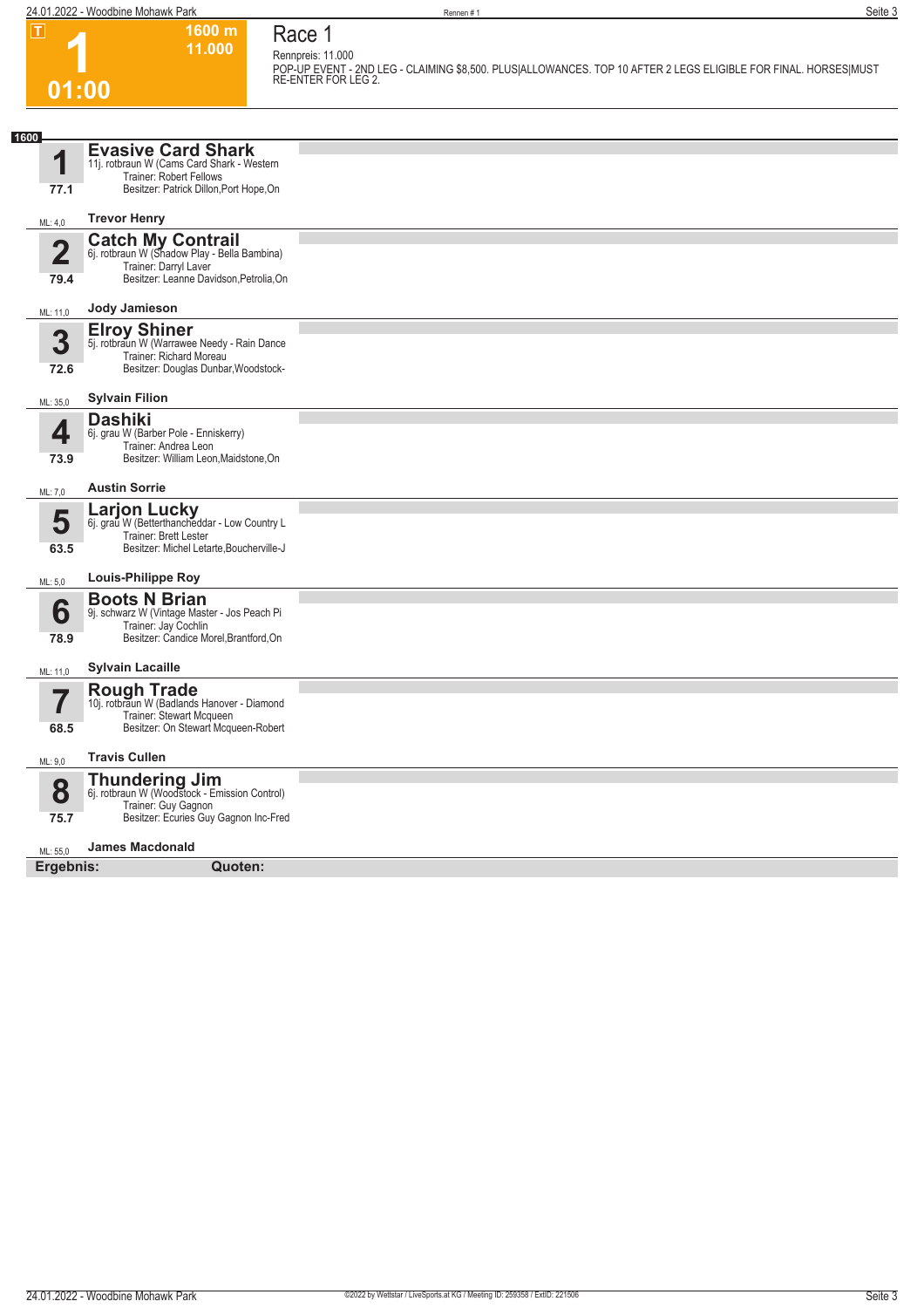# **Race 2 Rennpreis: 11.000**

**1600 m 11.000** 

**2 01:25**

**POP-UP EVENT - 2ND LEG - CLAIMING \$8,500. PLUS|ALLOWANCES. TOP 10 AFTER 2 LEGS ELIGIBLE FOR FINAL. HORSES|MUST RE-ENTER FOR LEG 2.** 

| 1600                    |                                                                                                                                                 |  |
|-------------------------|-------------------------------------------------------------------------------------------------------------------------------------------------|--|
|                         | <b>Let Me See</b><br>7j. rotbraun W (Ponder - See You L A)                                                                                      |  |
| 70.3                    | Trainer: Kim Biekx<br>Besitzer: Kim Biekx, Leamington, On                                                                                       |  |
| ML: 11,0                | <b>Ryan Desroche</b>                                                                                                                            |  |
| $\overline{\mathbf{2}}$ | <b>On Cruise Control</b><br>8j. rotbraun W (Yankee Cruiser - Maewest Ha                                                                         |  |
| 68.5                    | Trainer: Stewart Mcqueen<br>Besitzer: On Stewart Mcqueen-Robert                                                                                 |  |
|                         |                                                                                                                                                 |  |
| ML: 55,0                | <b>Travis Cullen</b>                                                                                                                            |  |
| 3                       | <b>Eataams Sportsbaby</b><br>6j. rotbraun W (Sportswriter - Dontcallmebaby)<br>Trainer: Darryl Laver<br>Besitzer: Leanne Davidson, Petrolia, On |  |
| 79.4                    |                                                                                                                                                 |  |
| ML: 11,0                | Jody Jamieson                                                                                                                                   |  |
| 4                       | Royale Big Guy<br>8j. rotbraun W (Ashlees Big Guy - Caribe Roya<br><b>Trainer: Gerard Demers</b>                                                |  |
| 77.1                    | Besitzer: La Ferme Tag Inc, Qc-Les Ec                                                                                                           |  |
| ML: 4.0                 | <b>Trevor Henry</b>                                                                                                                             |  |
| 5<br>73.9               | <b>Notetoself Hanover</b><br>9j. rotbraun W (Big Jim - Northern Sky)<br>Trainer: Mitchell Tierney<br>Besitzer: Triple S Equine, Newton, On      |  |
| ML: 7,0                 | <b>Austin Sorrie</b>                                                                                                                            |  |
|                         |                                                                                                                                                 |  |
| 6                       | <b>Barrys Shelby</b><br>10j. rotbraun W (Mach Three - Miss Direction)<br>Trainer: Lindsey Kerr                                                  |  |
| 72.6                    | Besitzer: Ryan Clements, London-Ashle                                                                                                           |  |
| ML: 9,0                 | <b>Sylvain Filion</b>                                                                                                                           |  |
|                         | <b>Sights On You</b><br>4j. rotbraun W (Hes Watching - Bolero Tam Ta<br>Trainer: Terry Gallant                                                  |  |
| 81.2                    | Besitzer: Calvin Kuepfer, Millbank, On                                                                                                          |  |
| ML: 5,0                 | <b>Phillippe Hudon</b>                                                                                                                          |  |
| 8                       | <b>Cheapskate Hanover</b>                                                                                                                       |  |
|                         | 9j. rotbraun W (Somebeachsomewhere - Caro<br>Trainer: David Menary                                                                              |  |
| 75.7                    | Besitzer: Menary Racing Inc, Rockton-                                                                                                           |  |
| ML: 35,0                | <b>James Macdonald</b>                                                                                                                          |  |
| Ergebnis:               | Quoten:                                                                                                                                         |  |
|                         |                                                                                                                                                 |  |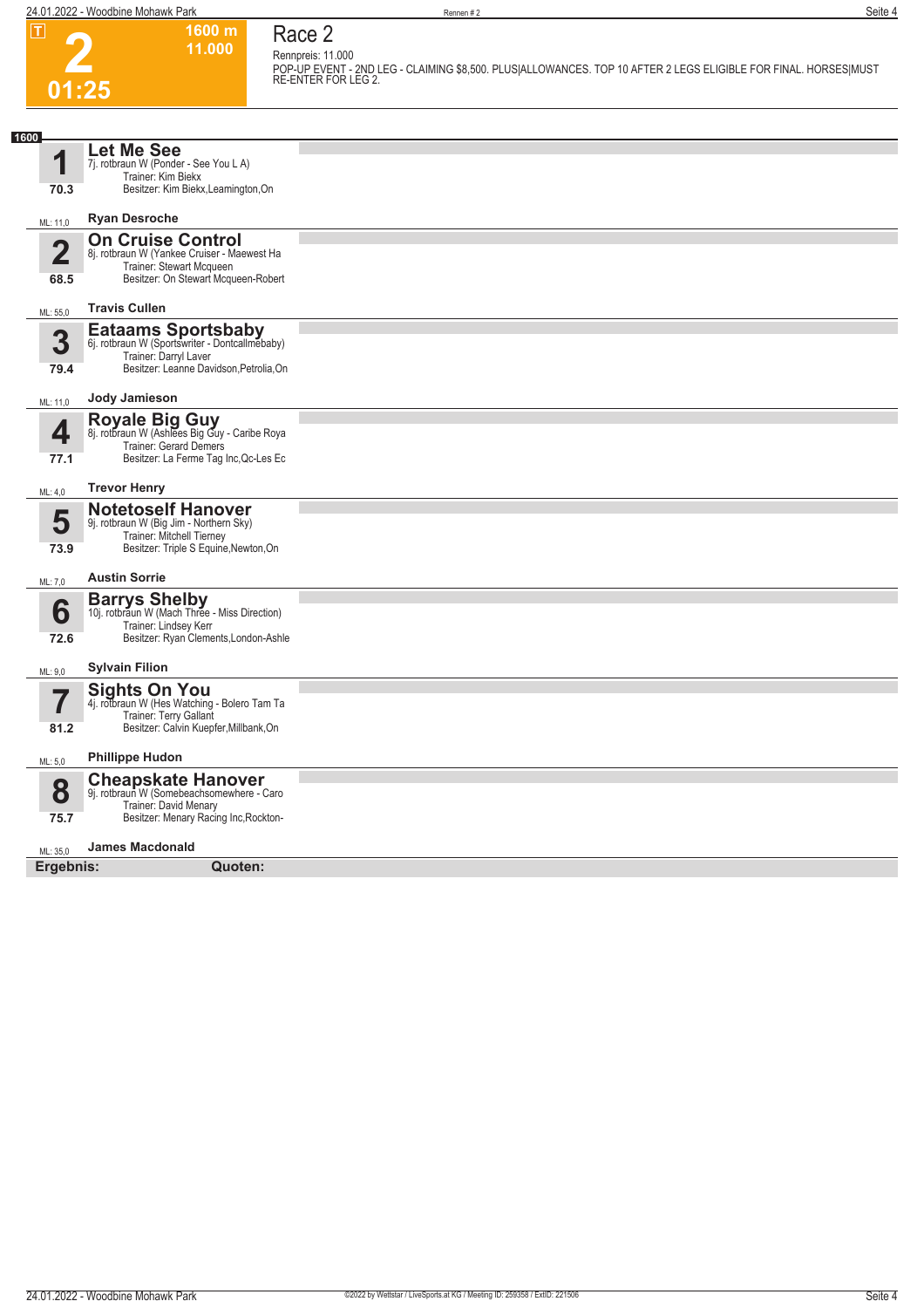| $\Box$                          | 1600 m<br>22.000                                                                                                                                   | Race 3<br>Rennpreis: 22.000                            |
|---------------------------------|----------------------------------------------------------------------------------------------------------------------------------------------------|--------------------------------------------------------|
|                                 |                                                                                                                                                    | NW 5 (FM 7) RACES OR \$80,000 (FM \$100,000) LIFETIME. |
| 01:50                           |                                                                                                                                                    |                                                        |
| 1600                            |                                                                                                                                                    |                                                        |
| 1<br>75.3                       | <b>Rowlen</b><br>6j. grau S (Johnny William - Amoreena)<br>Trainer: Roy Jeffries<br>Besitzer: Debra Jeffries, Campbellville,                       |                                                        |
| ML: 9,0                         | <b>Scott Young</b>                                                                                                                                 |                                                        |
| $\overline{\mathbf{2}}$<br>72.6 | <b>Powerful Spirit</b><br>5j. rotbraun W (Archangel - Tracy My Love)<br>Trainer: Benoit Baillargeon<br>Besitzer: John Newell, Elmira-Benoit Ba     |                                                        |
| ML: 7,0                         | <b>Sylvain Filion</b>                                                                                                                              |                                                        |
| 3<br>68.5                       | <b>Phoenix</b><br>5j. rotbraun W (Deweycheatumnhowe - Guine<br>Trainer: Richard Moreau<br>Besitzer: Qc Sebastien Leblanc-Ronald                    |                                                        |
| ML: 55,0                        | <b>Travis Cullen</b>                                                                                                                               |                                                        |
| 4<br>63.5                       | <b>Urntrouble Hanover</b><br>4j. braungra W (Kadabra - Upfront Obs Janet)<br>Trainer: Meg Crone<br>Besitzer: Coyote Wynd Farms, Vancouv            |                                                        |
| ML: 4,0                         | <b>Louis-Philippe Roy</b>                                                                                                                          |                                                        |
| 5<br>68.9                       | Hp Running Mass<br>4j. rotbraun W (Muscle Mass - Canaco Runner<br>Trainer: Benoit Baillargeon<br>Besitzer: Claude Hamel, Ayer's Cliff-Mic          |                                                        |
| ML: 5,0                         | <b>Mario Baillargeon</b>                                                                                                                           |                                                        |
| 6<br>75.7                       | <b>Itstimetogohome</b><br>4j. grau W (Creatine - Wake Up Susie)<br>Trainer: Richard Moreau<br>Besitzer: Qc Ecurie Csl-Gaston Bibeau                |                                                        |
| ML: 11,0                        | <b>James Macdonald</b>                                                                                                                             |                                                        |
| 72.6                            | <b>Aworldly Goodtimes</b><br>4j. rotbraun W (Royalty For Life - Harlequin Se<br>Trainer: Kenneth Switzer<br>Besitzer: Dark Stables, Georgetown, On |                                                        |
| ML: 11,0                        | <b>Douglas Mcnair</b>                                                                                                                              |                                                        |
| 8<br>77.1                       | <b>Truffles Too</b><br>4j. rotbraun W (Donato Hanover - Truffles)<br>Trainer: William Budd<br>Besitzer: On Deanmar Sons Stable-Pet                 |                                                        |
| ML: 35,0                        | <b>Trevor Henry</b>                                                                                                                                |                                                        |
| Ergebnis:                       | Quoten:                                                                                                                                            |                                                        |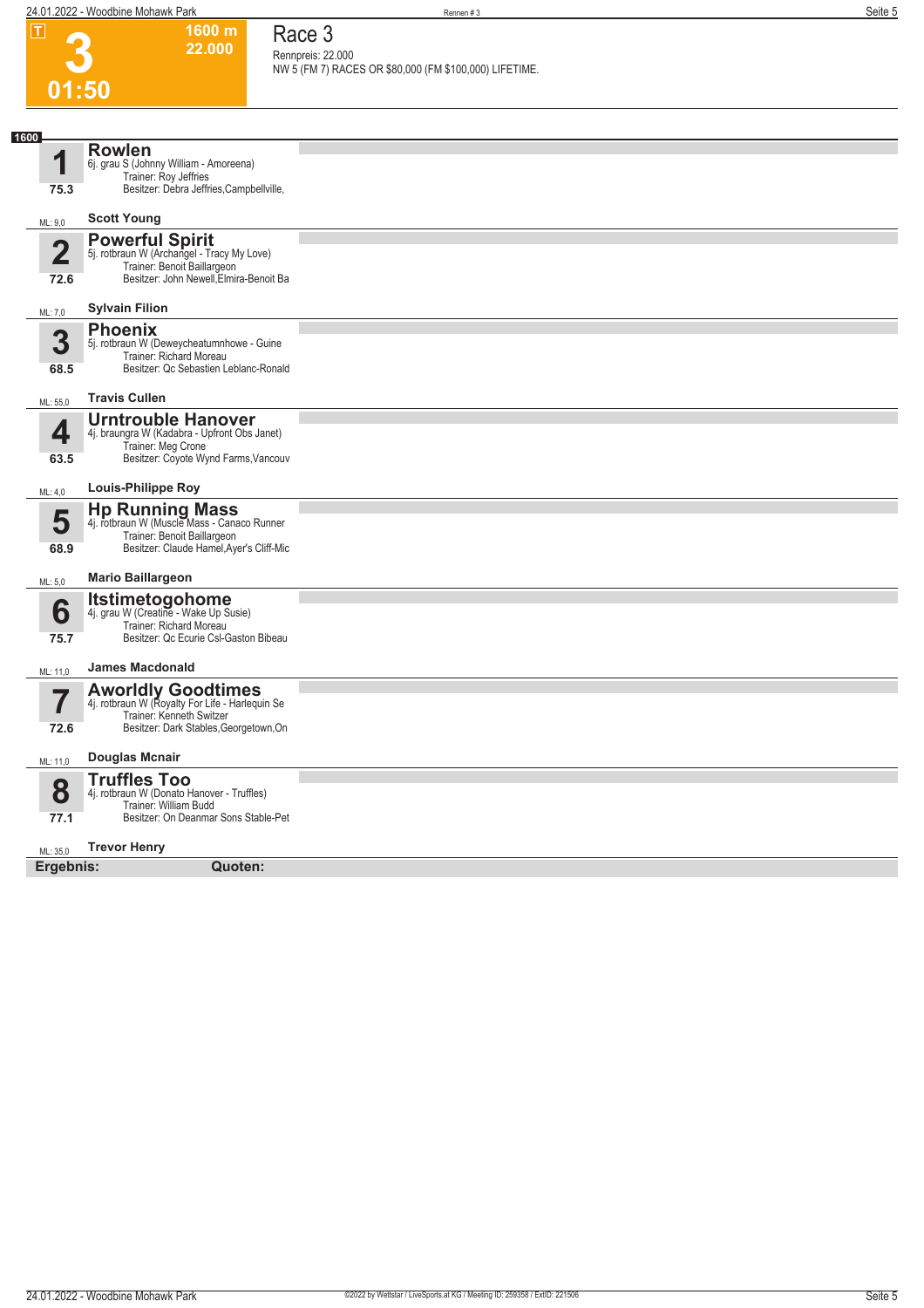**1600 m**

**Race 4**

#### **4 02:15 16.000 Rennpreis: 16.000 4 YEAR OLDS & YOUNGER, NW 1 RACE OR \$7,000 LIFETIME. 1 1600** ML: 9,0 **75.7 Cache Creek** 4j. rotbraun H (Thinking Out Loud - Cottonwoo Trainer: Barry Bird Besitzer: Barry & Debbie Bird,Gores La **James Macdonald 2** ML: 35,0 **77.1 P L Phoenix** 3j. rotbraun H (Shadow Play - P L Knickers) Trainer: Matthew Dupuis Besitzer: Matthew Dupuis, Rockwood, O **Trevor Henry 3** ML: 11,0 **68.5 Sucretariat** 4j. grau W (Believeinbruiser - Keystone Redho Trainer: Louie Eftimiadis Besitzer: Louie Eftimiadis,Newmarket, **Travis Cullen 4** ML: 55,0 **85.7 Moonwatcher** 3j. grau H (Hes Watching - Force Of Luck) Trainer: Dan Megens Besitzer: Janice Van Nest-Dan Megens **Dan Megens 5** ML: 45,0 **72.6 Azure Beach** 3j. rotbraun H (Sunshine Beach - Azorean Nig Trainer: Patrick Dillon Besitzer: Patrick Dillon-Patti Hoskin,Por **Sylvain Filion 6** ML: 5,0 **63.5 Machalko** 3j. rotbraun H (Believeinbruiser - Keystone Re Trainer: Louie Eftimiadis Besitzer: Louie Eftimiadis-Matthew Har **Louis-Philippe Roy 7** ML: 11,0 **72.6 Bettor Way To Rock** 3j. grau H (Bettors Delight - True Rock) Trainer: Robert Fellows Besitzer: N Yolanda Fellows,On-Blair C **Douglas Mcnair 8** ML: 16,0 **79.4 Highland Sunseeker**<br>4j. rotbraun W (Sunshine Beach - Corona raun W (Sunshine Beach - Corona With Trainer: Steven Hudon Besitzer: John Henderson,Wasaga Bea **Steven Hudon 9** ML: 16,0 **73.9 Tj Thunder** 4j. grau W (Sportswriter - Dior Seelster) Trainer: Harold Wilson Besitzer: Gordon Ley,Kingston-Don Le **Austin Sorrie 10** ML: 7,0 **83.9 Belechick** 3j. rotbraun H (Artspeak - B Stern) Trainer: James Dean Besitzer: Brian Doyle,Dundas,On **Anthony Haughan Ergebnis: Quoten:**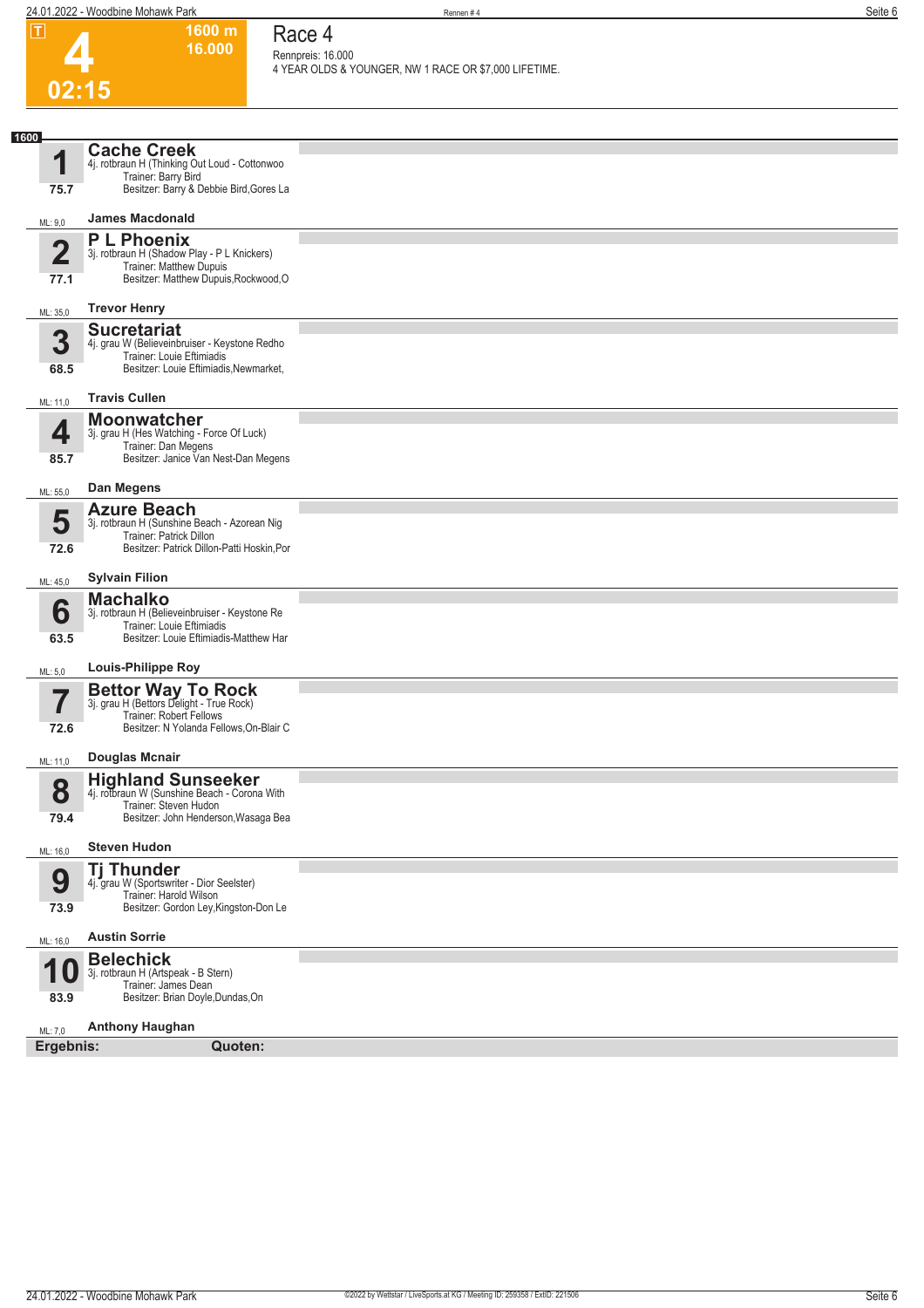**1600 m 18.000**  **Race 5 Rennpreis: 18.000**

**NW \$9,000 LAST 5 STARTS OR NW \$18,500 LAST 9 STARTS.|AE: OPT. CLM. \$25,000. AE: NW \$7000 LAST 4 STARTS** 

| ×<br>r |  |
|--------|--|

| 1600                   |                                                                                                                                                   |  |
|------------------------|---------------------------------------------------------------------------------------------------------------------------------------------------|--|
| 4<br>79.4              | <b>On The Ropes</b><br>7j. rotbraun W (Chapter Seven - Rs Giggles)<br>Trainer: Duane Marfisi<br>Besitzer: Percy Elkins, Milton, On                |  |
| ML: 7,0                | Jody Jamieson                                                                                                                                     |  |
| $\overline{2}$<br>70.3 | <b>Andy Over</b><br>5j. rotbraun W (Andovers Son - Victory Love)<br>Trainer: Ashleigh Hensley<br>Besitzer: Ed & Ashleigh Hensley, Dund            |  |
| ML: 16,0               | <b>Ed Hensley</b>                                                                                                                                 |  |
| 3<br>68.9              | <b>Hp Royal Theo</b><br>5j. rotbraun W (Royalty For Life - Mikas Mazur<br>Trainer: Benoit Baillargeon<br>Besitzer: Claude Hamel, Ayer's Cliff-Mic |  |
| ML: 45,0               | <b>Mario Baillargeon</b>                                                                                                                          |  |
| 4<br>75.7              | <b>Muscle Fashion</b><br>7j. rotbraun W (Muscle Hill - Yankee Senorita)<br>Trainer: Carmen Auciello<br>Besitzer: Gary Volpe, St Thomas-Steve      |  |
| ML: 4,0                | <b>James Macdonald</b>                                                                                                                            |  |
| 5<br>72.6              | <b>Memo</b><br>6j. rotbraun H (Trixton - Easy Agenda)<br>Trainer: Richard Moreau<br>Besitzer: Bradley Grant, Milton, On                           |  |
| ML: 5,0                | <b>Douglas Mcnair</b>                                                                                                                             |  |
| 6<br>63.5              | All Wrapped Up 6j. rotbraun W (Archangel - Jukebox Jackie)<br><b>Trainer: Robert Fellows</b><br>Besitzer: Robert Don Fellows-Arpad Sz             |  |
| ML: 55,0               | <b>Louis-Philippe Roy</b>                                                                                                                         |  |
| 78.9                   | <b>Kameran Hanover</b><br>8j. rotbraun H (Donato Hanover - Kandor Hano<br>Trainer: Camilla Christoforou<br>Besitzer: On Charalambos Christoforou  |  |
| ML: 11,0               | <b>Chris Christoforou</b>                                                                                                                         |  |
| 8<br>68.5              | <b>The Fixer</b><br>6j. rotbraun W (Trixton - Give You My Word)<br>Trainer: David Frey<br>Besitzer: 1652281 Ontario Limited, Map                  |  |
| ML: 11,0               | <b>Travis Cullen</b>                                                                                                                              |  |
| 9<br>77.1              | <b>Fly Beyond</b><br>8j. rotbraun W (Explosive Matter - Alot Of Pum<br>Trainer: David Frey<br>Besitzer: 373818 Ontario Ltd, Orillia, On           |  |
| ML: 16,0               | <b>Trevor Henry</b>                                                                                                                               |  |
| 72.6                   | <b>Refi</b><br>6j. rotbraun H (Chapter Seven - Blazing Muscl<br>Trainer: Benoit Baillargeon<br>Besitzer: Benoit Baillargeon-Santo Ven             |  |
| ML: 9,0                | <b>Sylvain Filion</b>                                                                                                                             |  |
| Ergebnis:              | Quoten:                                                                                                                                           |  |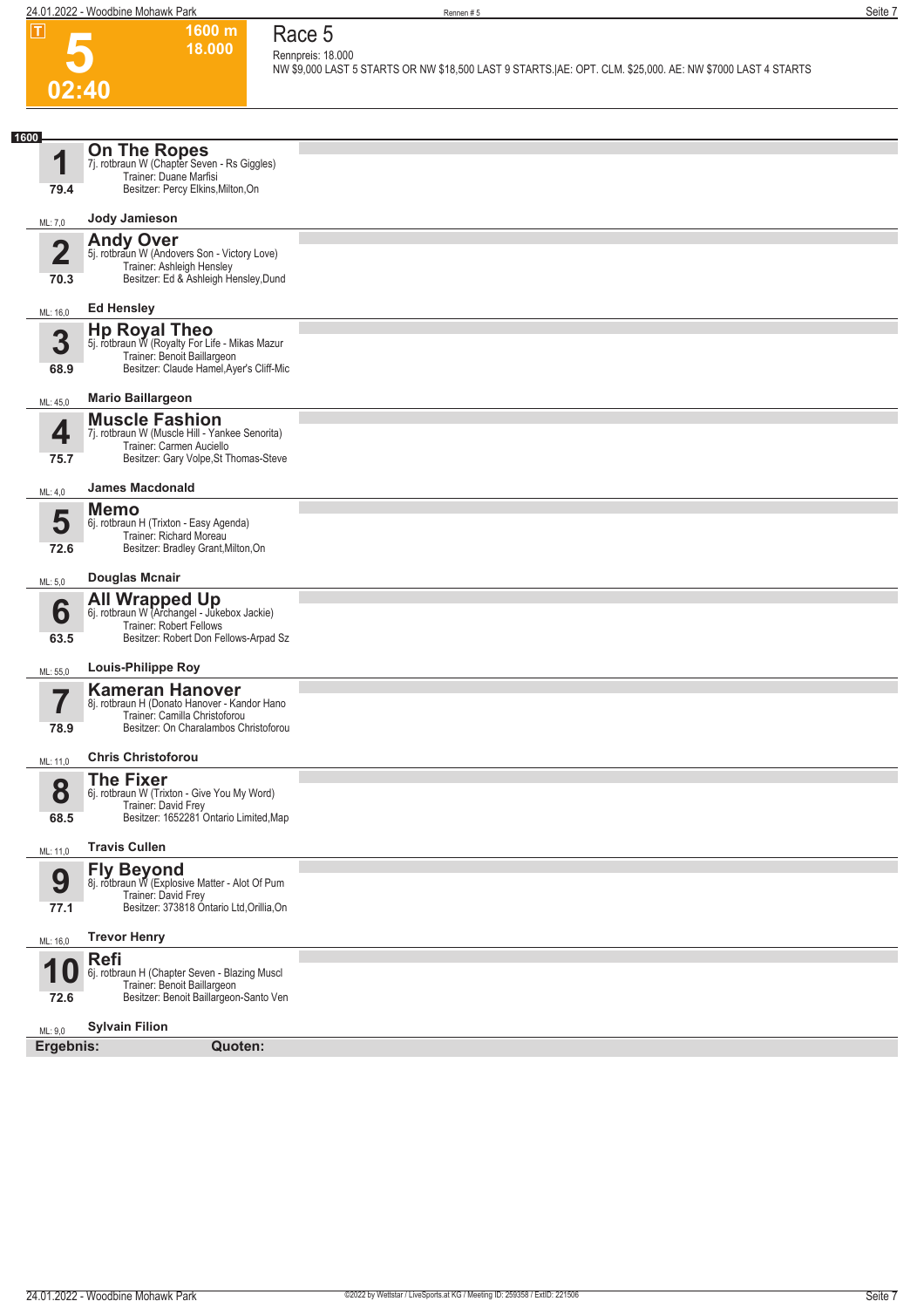| 03:05 |  |
|-------|--|

**Race 6 Rennpreis: 11.000**

**1600 m 11.000** 

**POP-UP EVENT - 2ND LEG - CLAIMING \$8,500. PLUS|ALLOWANCES. TOP 10 AFTER 2 LEGS ELIGIBLE FOR FINAL. HORSES|MUST RE-ENTER FOR LEG 2.** 

| 1600                            |                                                                                                                                        |                         |                                           |              |                                               |                                                                                  |
|---------------------------------|----------------------------------------------------------------------------------------------------------------------------------------|-------------------------|-------------------------------------------|--------------|-----------------------------------------------|----------------------------------------------------------------------------------|
| 1                               | <b>Mission Three</b><br>7j. rotbraun W (Mach Three - Smileallthewayh<br>Trainer: Stephen Gassien                                       |                         |                                           |              |                                               |                                                                                  |
| 80.3                            | Besitzer: Beth Doyle, Peterborough, On                                                                                                 |                         |                                           |              |                                               |                                                                                  |
| ML: 5,0                         | <b>Aaron Byron</b>                                                                                                                     |                         |                                           |              |                                               |                                                                                  |
| $\overline{\mathbf{2}}$<br>63.5 | Ateyatefngerslouie<br>7j. rotbraun W (Mach Three - St Lads Moxie)<br>Trainer: Jeremy Brewer<br>Besitzer: Jac Racing Stable, Woodstock  |                         |                                           |              |                                               |                                                                                  |
| ML: 11,0                        | <b>Louis-Philippe Roy</b>                                                                                                              |                         |                                           |              |                                               |                                                                                  |
| 3<br>72.6                       | <b>Sunny Bo</b><br>6j. rotbraun W (Sunshine Beach - O See My B<br>Trainer: Stephane Larocque<br>Besitzer: Stephane Larocque, Carlisle, |                         |                                           |              |                                               |                                                                                  |
| ML: 4,0                         | <b>Sylvain Filion</b>                                                                                                                  |                         |                                           |              |                                               |                                                                                  |
| 4<br>81.2                       | <b>Shadow Me Themoney</b><br>10j. grau W (Shadow Play - Im All In)<br>Trainer: Terry Gallant<br>Besitzer: Triple S Equine, Newton, On  |                         |                                           |              |                                               |                                                                                  |
|                                 |                                                                                                                                        |                         |                                           |              |                                               |                                                                                  |
| ML: 7,0                         | <b>Phillippe Hudon</b>                                                                                                                 |                         |                                           |              |                                               |                                                                                  |
| 5                               | <b>Dellas Boy</b><br>6j. rotbraun W (Whatayasay - Flight Delay)<br>Trainer: Victor Puddy                                               |                         |                                           |              |                                               |                                                                                  |
| 77.1                            | Besitzer: Limco Inc, Chateauguay, Qc                                                                                                   |                         |                                           |              |                                               |                                                                                  |
| ML: 9,0                         | <b>Trevor Henry</b>                                                                                                                    |                         |                                           |              |                                               |                                                                                  |
| 6                               | <b>Take The Deal</b><br>12j. rotbraun W (Western Ideal - In For Life)<br>Trainer: Guy Gagnon                                           | 05.08 Moh<br>23.07 Geod | 9<br>4                                    | 1600<br>1600 | 11,5 Filion Sylvain R<br>2,1 Filion Sylvain R | Luckyjournal, Onebadnight, Nevergiveupho<br>Jmregal, Rowlockhanover, Jetairliner |
| 75.7                            | Besitzer: Ecuries Guy Gagnon Inc, Gati<br><b>James Macdonald</b>                                                                       | 17.07 Moh<br>10.07 Moh  | $\overline{2}$<br>$\overline{\mathbf{4}}$ | 1600<br>1600 | Filion Sylvain R<br>Filion Sylvain R          | Missmachqueen, Takethedeal, Rocknflo<br>Seeandski, Conflictdiamond, Zark         |
| ML: 35,0                        |                                                                                                                                        | 14.09 Flamboro Downs    | 6                                         | 1600         | 8,5 Jones R Dusti                             | Somewherewithyou, Lyonsregalo, Greyisgre                                         |
|                                 | Fuzzywuzzywasabear<br>9j. rotbraun H (Red Star Senator - Clover Cam<br>Trainer: Courtney Bishop                                        |                         |                                           |              |                                               |                                                                                  |
| 79.4                            | Besitzer: Courtney Bishop, Guelph, On                                                                                                  |                         |                                           |              |                                               |                                                                                  |
| ML: 55,0                        | Jody Jamieson                                                                                                                          |                         |                                           |              |                                               |                                                                                  |
| 8<br>70.3                       | <b>Nates Bucky</b><br>10j. rotbraun W (Armbro Deuce - Bombay Bea<br>Trainer: Kim Smith<br>Besitzer: Kim Smith, Ohsweken, On            |                         |                                           |              |                                               |                                                                                  |
|                                 | <b>Ryan Desroche</b>                                                                                                                   |                         |                                           |              |                                               |                                                                                  |
| ML: 11,0<br>Ergebnis:           | Quoten:                                                                                                                                |                         |                                           |              |                                               |                                                                                  |
|                                 |                                                                                                                                        |                         |                                           |              |                                               |                                                                                  |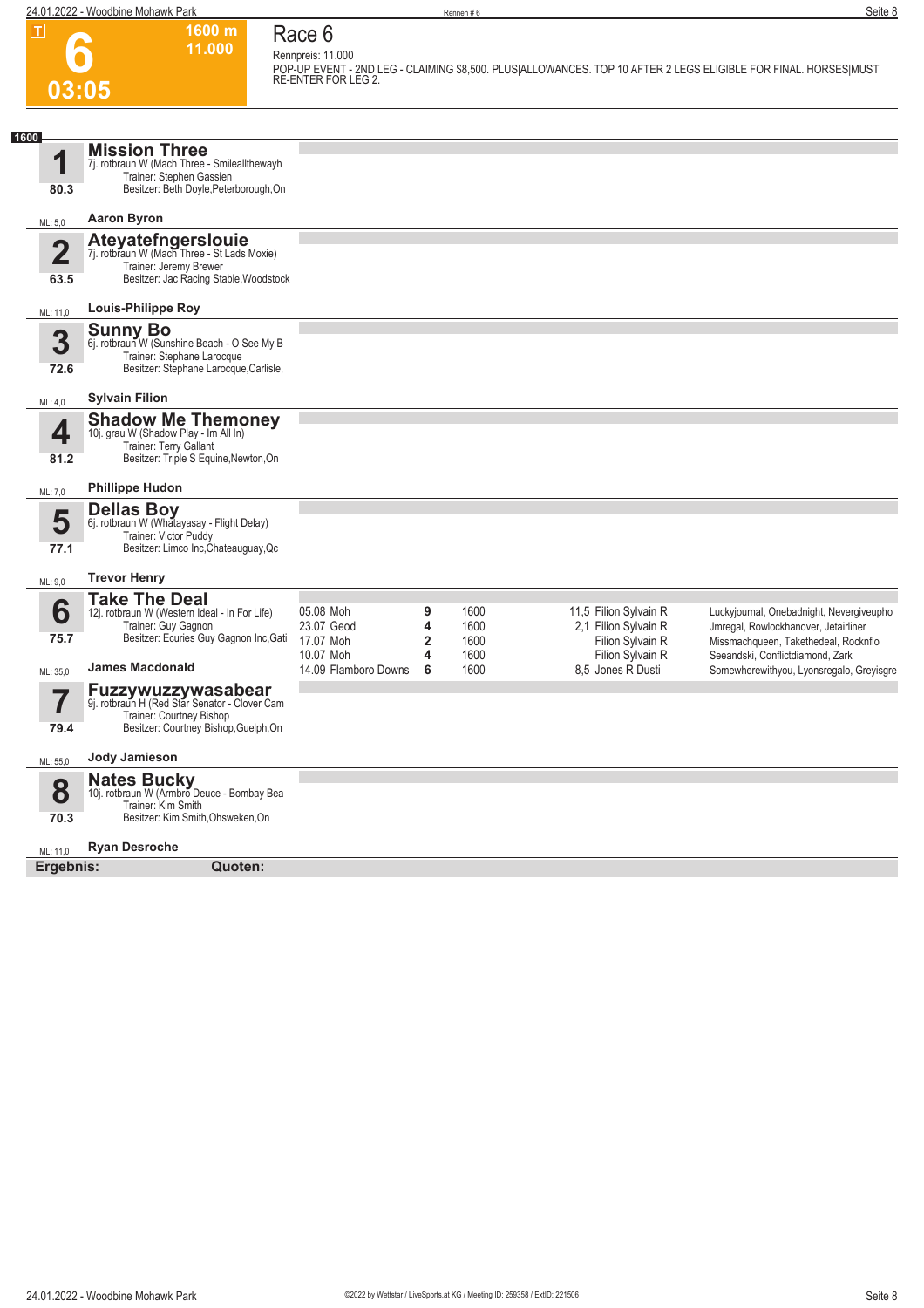#### **1600 m 22.000 Race 7 Rennpreis: 22.000**

**7 03:30**

**NW \$15,500 LAST 5 STARTS OR NW \$31,500 LAST 10 STARTS.|AE: NW \$120,000 LIFETIME. AE: OPT. CLM. \$50,000. AE:|POP UP STARTERS** 

| 1600                            |                                                                                                                                               |  |
|---------------------------------|-----------------------------------------------------------------------------------------------------------------------------------------------|--|
| 4<br>72.6                       | <b>Never Mind N</b><br>9j. rotbraun W (Muscle Mass - Ashlyn Cr)<br>Trainer: Benoit Baillargeon<br>Besitzer: Mt Stables Ontario Inc, Scarbo    |  |
| ML: 5,0                         | <b>Sylvain Filion</b>                                                                                                                         |  |
| $\overline{\mathbf{2}}$<br>79.4 | <b>Mr Contestant</b><br>7j. rotbraun W (Winning Mister - Lovely Challe<br>Trainer: Carmen Auciello<br>Besitzer: Wheelhouse Racing Stable,C    |  |
| ML: 11,0                        | Jody Jamieson                                                                                                                                 |  |
| 3<br>72.6                       | <b>Derf Hanover</b><br>8j. rotbraun W (Cantab Hall - Drink N Drive)<br>Trainer: Richard Moreau<br>Besitzer: Bradley Grant, Milton, On         |  |
| ML: 35,0                        | <b>Douglas Mcnair</b>                                                                                                                         |  |
| 4<br>77.1                       | Life Is A Feast<br>5j. rotbraun W (Royalty For Life - Luau Hanove<br>Trainer: Gerard Demers<br>Besitzer: Triple S Equine, Newton, On          |  |
| ML: 7,0                         | <b>Trevor Henry</b>                                                                                                                           |  |
| 5<br>64.4                       | <b>Okeanos</b><br>6j. rotbraun W (E L Titan - Enjoy N My Lady)<br>Trainer: Roger Mayotte<br>Besitzer: On Just In Time Stable-R A              |  |
| ML: 16,0                        | <b>Roger Mayotte</b>                                                                                                                          |  |
| 6<br>81.2                       | <b>Mister Of All</b><br>7j. rotbraun W (Winning Mister - Fairest Of All)<br>Trainer: Phillippe Hudon<br>Besitzer: Jennifer Miller, Guelph, On |  |
| ML: 16,0                        | <b>Phillippe Hudon</b>                                                                                                                        |  |
| 57<br>74.8                      | <b>Final Claim</b><br>6j. rotbraun W (Muscle Hill - Proclaiming April)<br>Trainer: John Bax<br>Besitzer: Rick Heinz, Campbellville, On        |  |
| ML: 9,0                         | <b>Paul Macdonell</b>                                                                                                                         |  |
| 8<br>75.7                       | <b>Free Willy Hanover</b><br>9j. grau W (Credit Winner - Free Spirit)<br>Trainer: Carmen Auciello<br>Besitzer: On Robert Watson-Mike Bartr    |  |
| ML: 4,0                         | <b>James Macdonald</b>                                                                                                                        |  |
| 9<br>68.9                       | Zig Zag<br>6j. rotbraun W (Royalty For Life - Lady Donato<br>Trainer: Benoit Baillargeon<br>Besitzer: Benoit Baillargeon, On-Claude           |  |
| ML: 55,0                        | <b>Mario Baillargeon</b>                                                                                                                      |  |
| Ergebnis:                       | Quoten:                                                                                                                                       |  |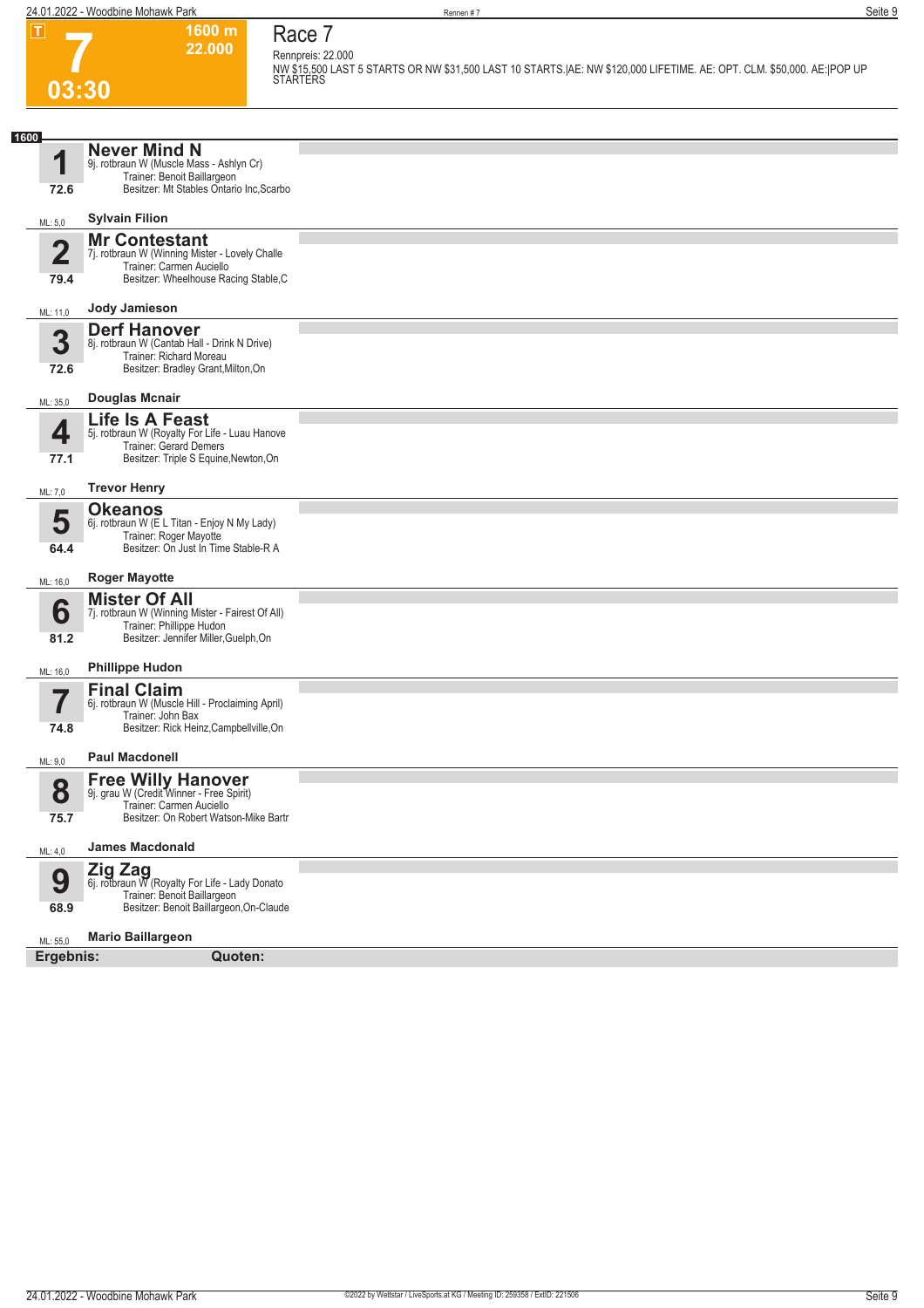**1600 m 11.000** 

**POP-UP EVENT - 2ND LEG - CLAIMING \$8,500. PLUS|ALLOWANCES. TOP 10 AFTER 2 LEGS ELIGIBLE FOR FINAL. HORSES|MUST RE-ENTER FOR LEG 2.** 

### **Race 8 Rennpreis: 11.000**

**8 03:55**

|                        | uu.uu                                                                                                                                       |                                                           |                                                  |                                                                    |                                                                                                                                                                         |
|------------------------|---------------------------------------------------------------------------------------------------------------------------------------------|-----------------------------------------------------------|--------------------------------------------------|--------------------------------------------------------------------|-------------------------------------------------------------------------------------------------------------------------------------------------------------------------|
| 1600                   |                                                                                                                                             |                                                           |                                                  |                                                                    |                                                                                                                                                                         |
| 1<br>81.2              | <b>Seymour Little</b><br>8j. rotbraun W (Mister Big - So Rammie)<br>Trainer: Terry Gallant<br>Besitzer: Allan Kuepfer, Newton, On           |                                                           |                                                  |                                                                    |                                                                                                                                                                         |
| ML: 5,0                | <b>Phillippe Hudon</b>                                                                                                                      |                                                           |                                                  |                                                                    |                                                                                                                                                                         |
| $\overline{2}$<br>75.7 | <b>Old Buck</b><br>9j. rotbraun W (Ameripan Gigolo - Whitesand<br>Trainer: R Squires<br>Besitzer: R Joseph Squires, Cambridge,              |                                                           |                                                  |                                                                    |                                                                                                                                                                         |
| ML: 11,0               | James Macdonald                                                                                                                             |                                                           |                                                  |                                                                    |                                                                                                                                                                         |
| 3<br>77.1              | Rockinmydream<br>5j. rotbraun W (A Rocknroll Dance - Born To D<br>Trainer: Shayne Barrington<br>Besitzer: On Katrina Barrington-Rick Ri     |                                                           |                                                  |                                                                    |                                                                                                                                                                         |
| ML: 4,0                | <b>Trevor Henry</b>                                                                                                                         |                                                           |                                                  |                                                                    |                                                                                                                                                                         |
| 4<br>72.6              | <b>Emptythetill</b><br>8j. grau W (Dragon Again - Odds On The Hat)<br>Trainer: Mandy Archer<br>Besitzer: Jamie Copley, Kenmore-Mark         |                                                           |                                                  |                                                                    |                                                                                                                                                                         |
| ML: 45,0               | <b>Douglas Mcnair</b>                                                                                                                       |                                                           |                                                  |                                                                    |                                                                                                                                                                         |
| 5<br>79.4              | <b>Mach Lee</b><br>8j. rotbraun W (Mach Three - Rubies Are Real)<br>Trainer: Courtney Bishop<br>Besitzer: Courtney Bishop, Guelph, On       |                                                           |                                                  |                                                                    |                                                                                                                                                                         |
| ML: 11,0               | <b>Jody Jamieson</b>                                                                                                                        |                                                           |                                                  |                                                                    |                                                                                                                                                                         |
| 6<br>63.5              | <b>Oakrock Eldorado</b><br>12j. rotbraun W (Rambaran - Best Undercover<br>Trainer: Brett Lester<br>Besitzer: Michel Letarte, Boucherville-J | 19.09 Rideau Carleton<br>20.07 Kd<br>13.07 Kd<br>29.06 Kd | 3<br>1600<br>6<br>1600<br>8<br>1600<br>unpl 1600 | Gassien Daniel J<br>23.9 Gassien Daniel J<br>32.9 Gassien Daniel J | Urbanabayama, Americanfly, Oakrockeldora<br>Bevasluckylad, Culpepper, Electricintensity<br>Zebscambo, Historian, Culpepper<br>Zebscambo, Theamazingart, Caliberseelster |
| ML: 55,0               | <b>Louis-Philippe Roy</b>                                                                                                                   | 29.06 Kd                                                  | unpl 1600                                        |                                                                    | Zebscambo, Theamazingart, Caliberseelster                                                                                                                               |
| 7<br>68.5              | <b>Santanna Tony</b><br>9j. rotbraun W (Santanna Blue Chip - Rapid M<br>Trainer: Stewart Mcqueen<br>Besitzer: On Louie Sorella-Stewart Mcg  |                                                           |                                                  |                                                                    |                                                                                                                                                                         |
| ML: 7,0                | <b>Travis Cullen</b>                                                                                                                        |                                                           |                                                  |                                                                    |                                                                                                                                                                         |
| 8<br>72.6              | <b>Durham Town</b><br>7j. rotbraun W (Mach Three - Tampa Town)<br>Trainer: Katie Miller<br>Besitzer: Katie Gene Miller, Guelph, On          |                                                           |                                                  |                                                                    |                                                                                                                                                                         |
|                        |                                                                                                                                             |                                                           |                                                  |                                                                    |                                                                                                                                                                         |
| ML: 9.0                | <b>Sylvain Filion</b>                                                                                                                       |                                                           |                                                  |                                                                    |                                                                                                                                                                         |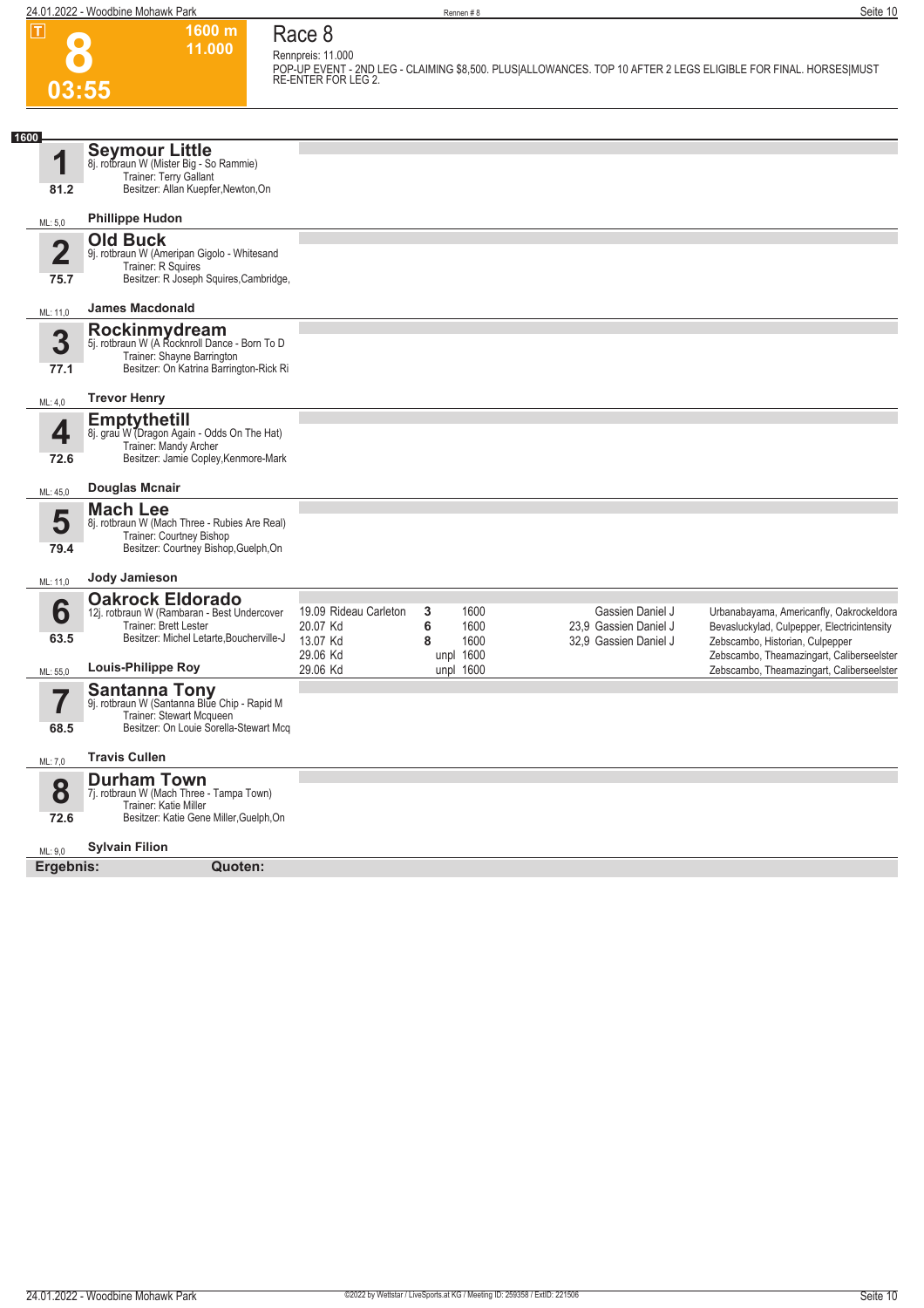**1600 m 34.000**  **Race 9 Rennpreis: 34.000**

**8** 



|                        |                                                                                                                                                 | PREFERRED. |
|------------------------|-------------------------------------------------------------------------------------------------------------------------------------------------|------------|
| 04:20                  |                                                                                                                                                 |            |
|                        |                                                                                                                                                 |            |
| 1600<br>1<br>75.3      | <b>Dream Nation</b><br>6j. grau W (Archangel - Mississippi Dream)<br>Trainer: Jacques Dupont<br>Besitzer: Qc Les Ecuries Dorleans Inc-          |            |
|                        | <b>Scott Young</b>                                                                                                                              |            |
| ML: 11,0               | Locatelli                                                                                                                                       |            |
| $\overline{2}$<br>72.6 | 4j. rotbraun W (Muscle Hill - Girlie Tough)<br>Trainer: Harry Poulton<br>Besitzer: Thestable Locatelli Group, On-                               |            |
| ML: 9,0                | <b>Sylvain Filion</b>                                                                                                                           |            |
| 3<br>75.7              | <b>Perfetto</b><br>7j. rotbraun W (Majestic Son - Perfect Prelude)<br>Trainer: Dagfin Henriksen<br>Besitzer: Gerald Haggerty, Camden Ea         |            |
| ML: 35,0               | Dagfin Henriksen                                                                                                                                |            |
| 4<br>78.9              | <b>Spartan General</b><br>5j. rotbraun W (Muscle Hill - Severence)<br>Trainer: Camilla Christoforou<br>Besitzer: On Charalambos Christoforou    |            |
| ML: 6,0                | <b>Chris Christoforou</b>                                                                                                                       |            |
| 5<br>75.7              | White Tiger<br>6j. rotbraun W (Muscle Massive - Just Not Into<br>Trainer: Jason Mcginnis<br>Besitzer: Thestable White Tiger Grp, Gu             |            |
| ML: 7,0                | <b>James Macdonald</b>                                                                                                                          |            |
| 6<br>72.6              | <b>Pikachu Hanover</b><br>8j. rotbraun H (Andover Hall - Playwood)<br>Trainer: R Mcnair<br>Besitzer: High Stakes Stable Inc, Farmi              |            |
| ML: 55,0               | <b>Douglas Mcnair</b>                                                                                                                           |            |
| I<br>73.9              | <b>Only For Justice</b><br>6j. rotbraun W (Justice Hall - Intense America)<br>Trainer: Dany Fontaine<br>Besitzer: Ecurie Gaetan Bono Inc, Laval |            |
| ML: 11.0               | <b>Austin Sorrie</b>                                                                                                                            |            |
| 8<br>77.1              | <b>Oney Hall</b><br>6j. rotbraun W (Deweycheatumnhowe - On Wit<br>Trainer: Robert Mcintosh<br>Besitzer: Alan Leavitt, Lexington, Ky             |            |
| ML: 45,0               | <b>Trevor Henry</b>                                                                                                                             |            |
| Ergebnis:              | Quoten:                                                                                                                                         |            |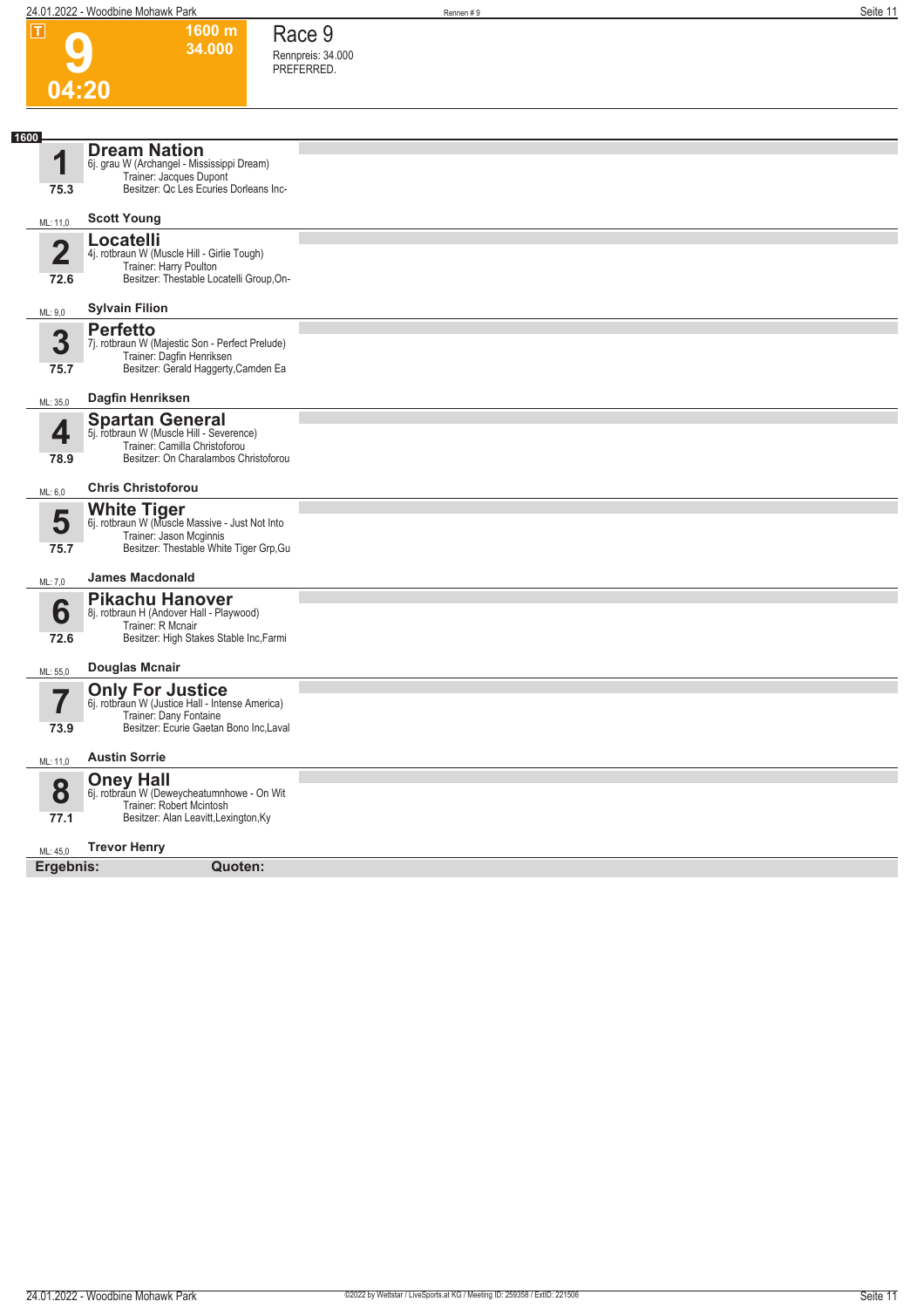$|\mathsf{T}|$ 

**1600 m 17.000** 

**Race 10 Rennpreis: 17.000**

#### **10 04:45 5 YEAR OLDS & YOUNGER, NW 2 RACES OR \$23,000 LIFETIME. 1 1600** ML: 11,0 **72.6 Suemacks Angel**<br>3j. rotbraun W (Betterthancheddar - Hnt Angel)<br>Trainer: Paul Mackenzie Besitzer: Kathy Mackenzie,Kensington, **Paul Mackenzie 2** ML: 11,0 **79.4 Fear The Shadow** 5j. rotbraun W (Shadow Play - Bali Seelster) Trainer: Harry Martin Besitzer: Harry Martin, Hanover, On **Jody Jamieson 3** ML: 45,0 **75.7 The Amazingsando** 5j. rotbraun W (Dali - Gilbird Hanover) Trainer: Carmen Auciello Besitzer: Aaron Waxman,Carlisle-Fran **James Macdonald 4** ML: 9,0 **63.5 Dark Moves** 4j. schwarz W (Dali - Paris Freeluck) Trainer: Jeremy Brewer Besitzer: Jac Racing Stable,Woodstock **Louis-Philippe Roy 5** ML: 55,0 **81.2 Flash Tothe Finish** 4j. rotbraun W (Control The Moment - Shake It Trainer: William Cass Besitzer: John Craig,North York-Willia **Phillippe Hudon 6** ML: 7,0 **72.6 Whatawaytogo** 5j. rotbraun H (Shadow Play - Triple Fantasy) Trainer: Richard Moreau Besitzer: Wayne Eric & Marc Whebby, **Sylvain Filion 7** ML: 5,0 **73.9 Saulsbrook Genesis** 4j. rotbraun W (Sunshine Beach - Southwind Trainer: Ronald Macdonald Besitzer: Saulsbrook Stables Inc-Micha **Austin Sorrie 8** ML: 3,0 **72.6 Sport Secret** 3j. rotbraun H (Sportswriter - My Secret Belle) Trainer: R Mcnair Besitzer: R Gregg Mcnair-Frank Brundl **Douglas Mcnair Ergebnis: Quoten:**